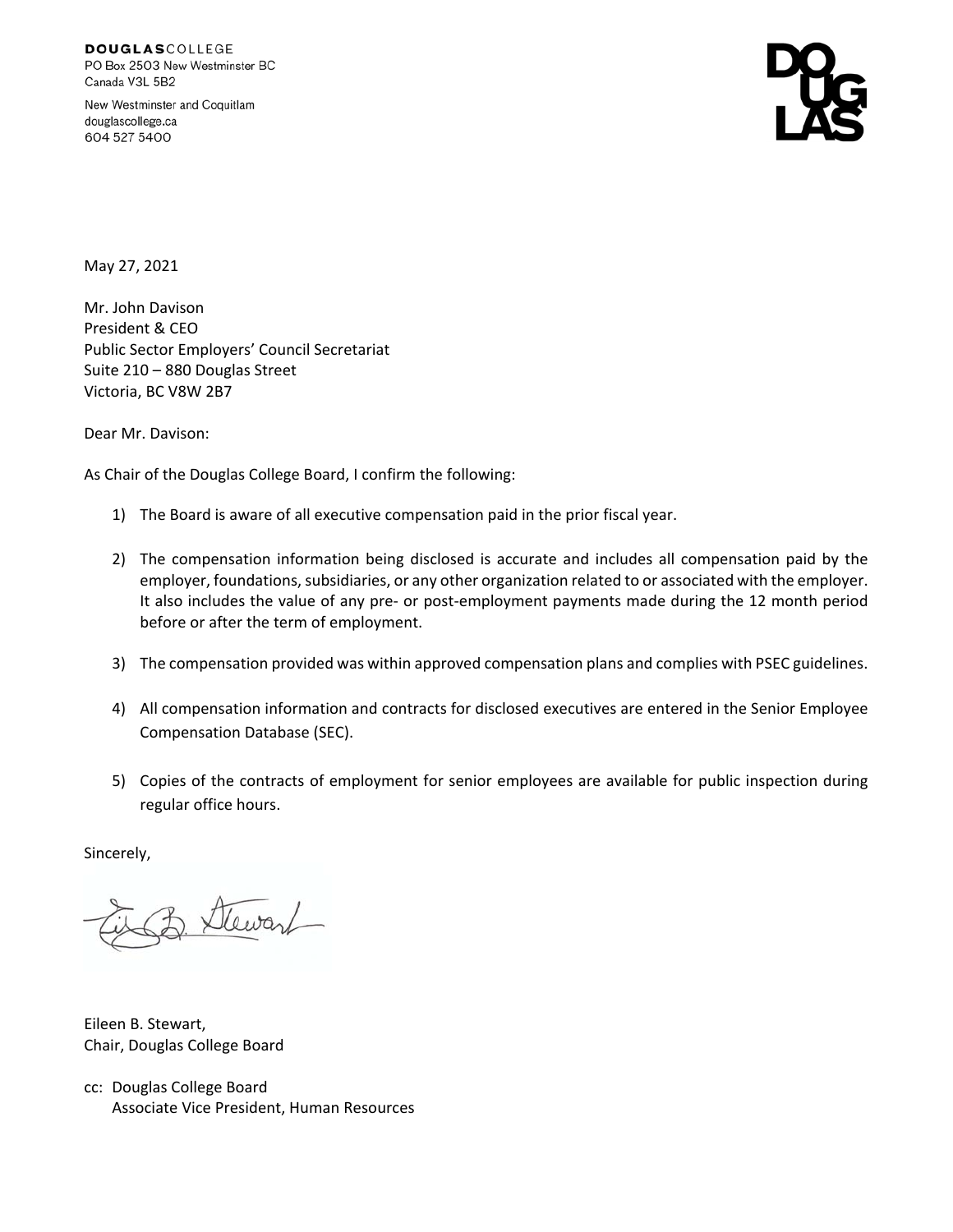### **Douglas College Total Compensation Philosophy for Administrators**

### **1. TOTAL COMPENSATION OBJECTIVES**

Douglas College understands that its continued success in delivering reliable, high quality education at a reasonable cost hinges on the quality and commitment of its employees. With that in mind, the College's Total Compensation program for Administrators has been built with a long term view and is designed to:

- Attract and retain the best possible people by ensuring salaries are competitively benchmarked.
- Ensure internal pay equity through a formal job evaluation/classification system that ensures "equal pay for work of equal value."
- Reward and recognize competencies and behaviours that support the College's core values and leadership competencies.
- Promote and support a healthy workplace through competitive and comprehensive benefits and work life balance programs.
- Value and appreciate employees through both informal and formal recognition programs.
- Provide a workplace environment that fosters innovation, creativity, flexibility and adaptability.
- Promote socially responsible citizens committed to making a difference in our communities.
- Provide a culture of continuous improvement, learning and growth both personally and professionally.

### **2. GUIDING PRINCIPLES**

Douglas College takes a principled approach to all business related matters, including compensation, and is committed to transparency and accountability to its stakeholders in its business practices and financial disclosure and reporting. The compensation philosophy is designed to support the College's core purpose, vision, values and goals, with flexibility to respond to changing and unique circumstances; it is a direct reflection of the nature of our business and human resource requirements.

The College considers:

- A long term and annual (academic year) business planning cycle which includes the mandate to service over 25,000 students preparing for applied careers in the Province of British Columbia;
- A need to meet stakeholder expectations of high reliability for quality educational delivery at a reasonable cost; and
- A desire to continue to be recognized as an Employer of Choice with a high performance workforce inspiring our students and passionately driving the success of our College.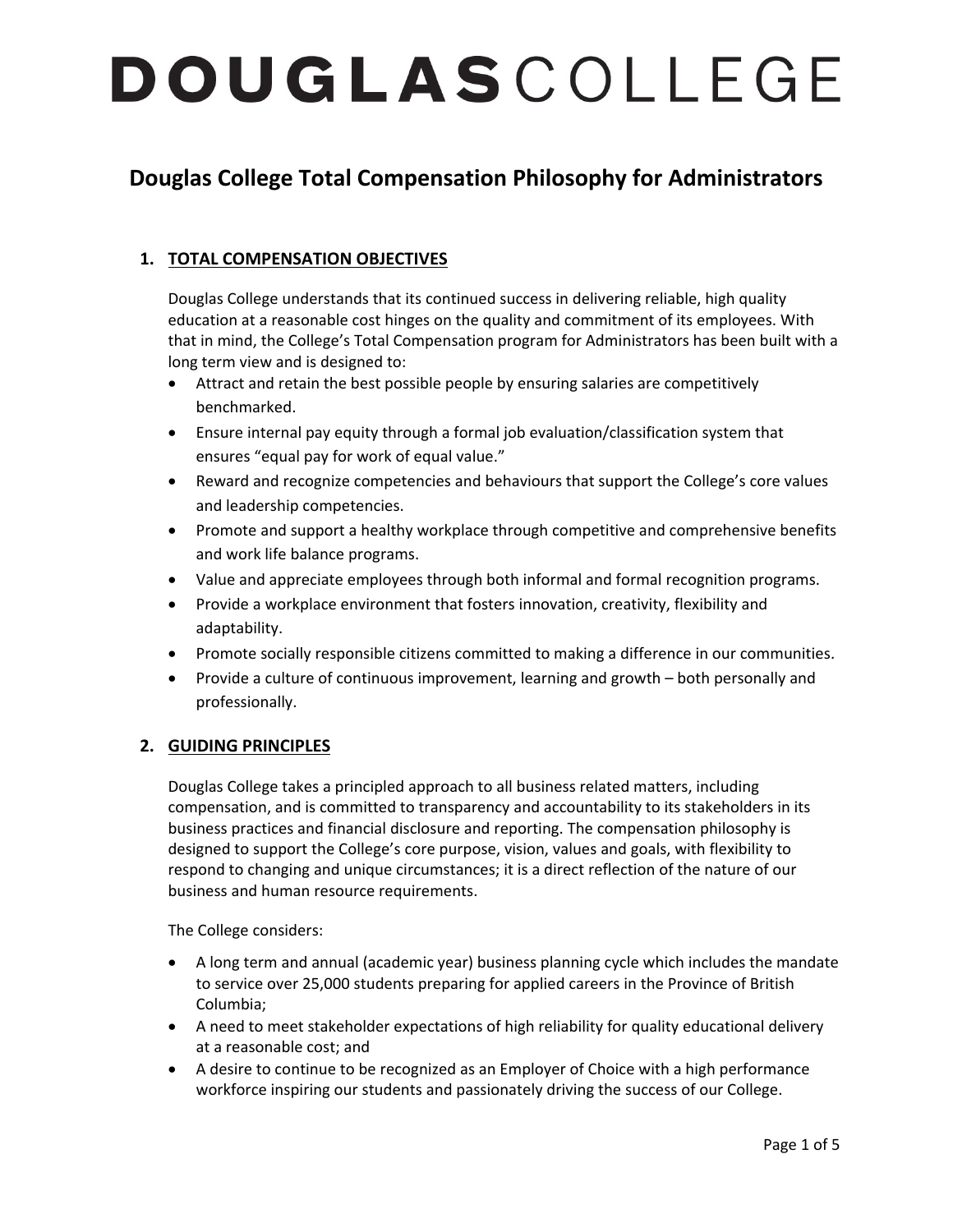The College ensures:

- Performance Compensation Programs support and promote a performance-based organizational culture that enables the College to attract, motivate and retain highly qualified and experienced employees.
- Differentiation Differentiation of salary is supported where there are differences in the scope of the position within Douglas College, and/or due to differences in individual or team contributions.
- Accountability Compensation decisions are objective, affordable, sustainable, and based on clear and well documented business rationale that demonstrates the appropriate expenditure of public funds.
- Transparency Compensation programs are designed, managed, and communicated in a manner that ensures the program is clearly understood by employees and the public while protecting personal information.

### **3. TOTAL COMPENSATION ELEMENTS**

The College's total compensation program includes four main elements:

- Compensation Fair compensation for the scope and breadth of job responsibilities and the education, competencies and experience that employees bring to their roles.
	- o **Base Salary**: A salary range that outlines the range for base pay dependent on education, knowledge, skills, and experience of the individual, taking into account market comparators and pay positioning.
	- o **Other Compensation**: Eligible College employees may receive paid parking on Douglas College sites. This is a taxable benefit.
- Benefits Security and protection to employees and their families.
	- o **Defined Benefit Pension Plan**: Douglas College is a member of the Public Sector Pension Plans and provides to employees a defined benefit pension plan.
	- o **Benefits**: The benefit component of the total compensation package is designed to support the health and welfare of both employees and their families. To this end, employees receive medical dental and extended health, group life insurance, accidental death and dismemberment, paid sick leave, short and long‐term disability coverage and employee and family assistance program (EFAP) coverage.
- Career Development Support for skill development, upgrades, and other career development opportunities
	- o **Professional Development:** Douglas College provides employees with access to work experience and learning opportunities, as well as paid professional development leave to enable the employee to pursue professional development learning activities that are beneficial to the College.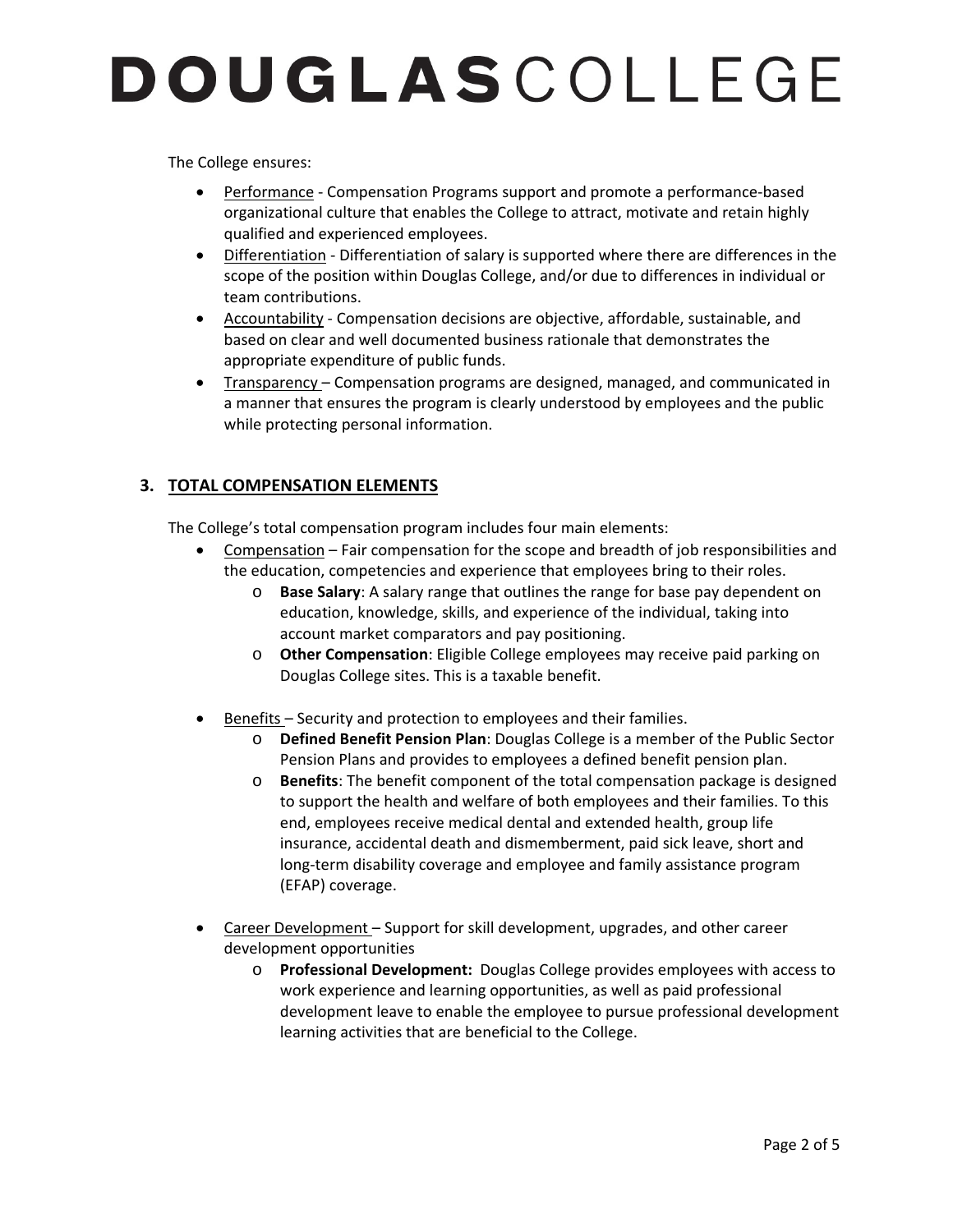- Work/Life Competitive and comprehensive coverage for employees and their families to recognize the importance of work‐life balance to being a strong contributor to a high performance culture.
	- o **Vacation:** Employees' annual rate of vacation accrual increases at established years of service until the maximum accrued vacation rate is met. The maximum accrued vacation provided to exempt staff and Executives is thirty (30) days. If approved by the Responsible Administrator, unused vacation leave of up to ten (10) days may be carried over to the year following when it was accumulated; however, if it is not used by the end of that year it must be paid out.
	- o **Leaves**: Douglas College leave provisions, including vacation, professional development leave and education leave, focus on supporting work life balance and life‐long learning and professional development of our employees. All eligible Administrators are entitled to twelve (12) statutory holidays plus paid time off during Christmas closure, subject to operational need, and paid vacation leave periods [up to six (6) weeks] based on years of service with the College. Additional paid leave may be available for purposes such as sick, bereavement or maternity/parental/adoption leave.
	- o **Health and Wellness:** Employees are provided access to the College's virtual or on site fitness classes and workout facilities, employee wellness and EAP services, at no charge to the employee;

### **4. COMPARATOR GROUPS**

The College's comparator group includes organizations from which we may attract qualified employees and to which we are at risk losing qualified employees. Our core comparator group includes post‐secondary and other public sector organizations in BC. Where circumstances warrant, a broader comparator group is considered.

### **5. TARGET PAY POSITIONING**

The College reviews market compensation data provided by external compensation consultants, the Post‐Secondary Employers' Association, and considers direction from the Government with respect to Executive Compensation guidelines.

Targeting compensation at the 50<sup>th</sup> percentile is the standard approach within the BC Public Sector; therefore, the College's total compensation programs are targeted at approximately the 50<sup>th</sup> percentile of our core comparator group.

### **6. INTERNAL EQUITY**

The College considers the relative scope, responsibilities, and complexities of jobs to ensure that compensation levels are fair and equitable. Market competitiveness is balanced with internal equity to ensure that the relative internal value of work is fairly recognized.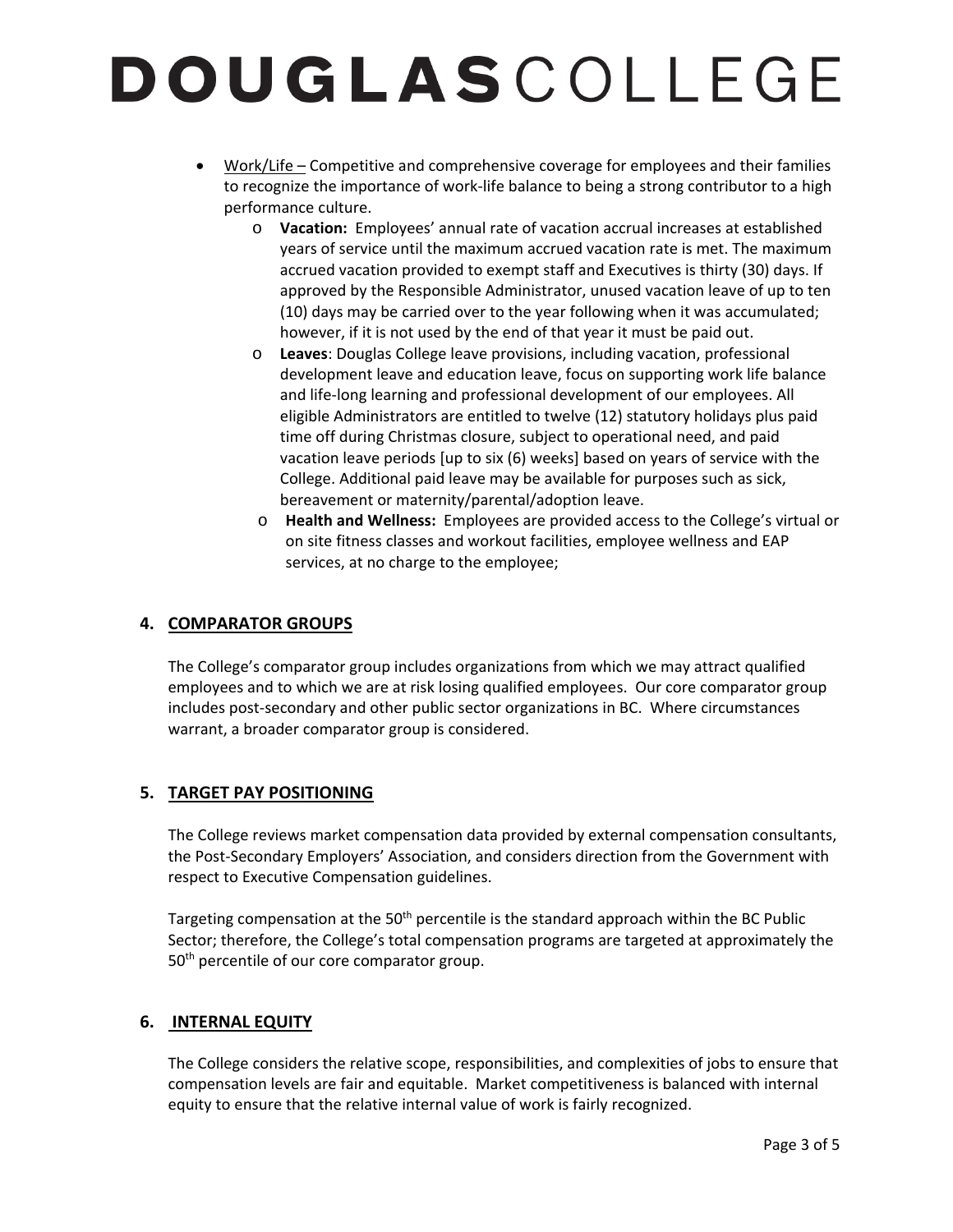### **7. AFFORDABILITY AND SUSTAINABILITY**

The College's total compensation program is designed and administered in a fiscally responsible manner that ensures costs are affordable and sustainable over time.

### **8. GOVERNANCE AND ADMINISTRATION**

The College Board is responsible for approving the College's overall compensation philosophy. The executive team is responsible for the day to day oversight and administration of the programs. Total compensation programs may be amended from time to time, as determined by the College, and as approved by the Minister.

Positions are reviewed on a regular basis to ensure they are competitive and meet the needs of the College. Any compensation offered must be within the College's ability to pay and be approved at the Senior Executive level, as well as be in compliance with any government regulations and guidelines in place. Adjustments to salary levels are approved by the College Board and the Public Sector Employers Council Secretariat (PSEC).

Executive compensation is reviewed by both the Board and the Human Resources Committee of the Board (HRC). The terms of reference (as related to total compensation) for the Board and HRC are outlined below:

#### **Board**

- Approves the College CEO's employment agreement and compensation package.
- Approves the compensation philosophy and compensation design package for the Named Executive Officers, acting upon the advice of the CEO and upon recommendation of the HRC.
- Conducts regular performance evaluations of the CEO.

#### **HRC**

- Reviews the employment agreement and compensation structure for the CEO.
- Reviews the CEO's recommendations with respect to the compensation structure for the next four highest ranking/paid executives with an annualized base salary of \$125,000 or greater during the fiscal year (NEOs).
- Reviews the CEO's recommendations with regard to the compensation philosophy for the College, in particular for the NEOs.
- Makes recommendations to the Board with respect to whether to approve or decline to make proposed changes to compensation philosophy or structure. When the HRC considers it necessary or advisable, it may retain, at the College's expense, outside consultants or advisors to assist or advise the Committee or the Board on any manner within its mandate.
- Coordinates the CEO performance evaluation process that is undertaken by the Board.
- Reviews and recommends to the Board the CEO's recommendations for salary increases pertaining to this disclosure.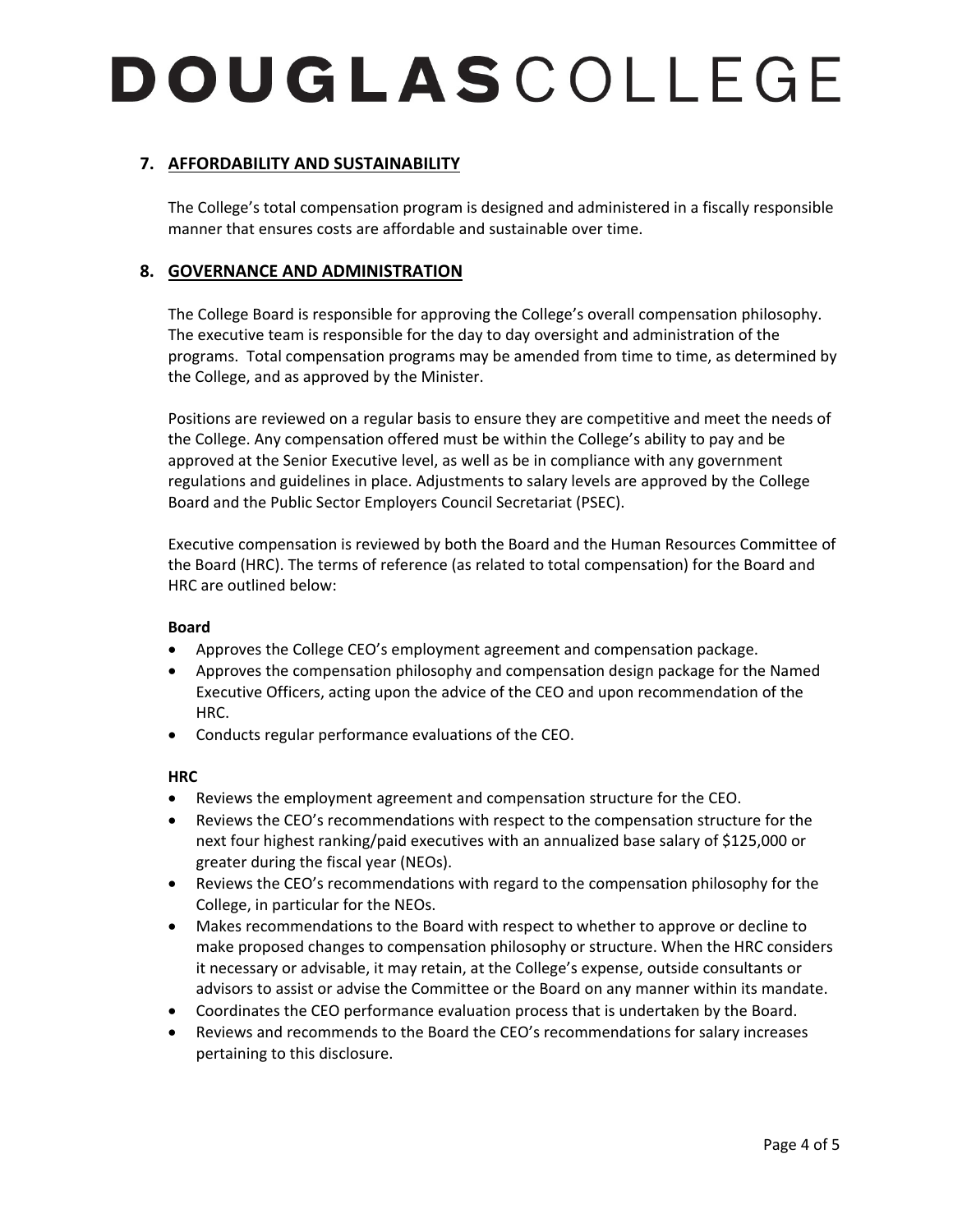Reviews CEO and the top four (4) executive compensation disclosure before the College publicly discloses that information to ensure it reflects the decisions of the Board and the rationale for those decisions.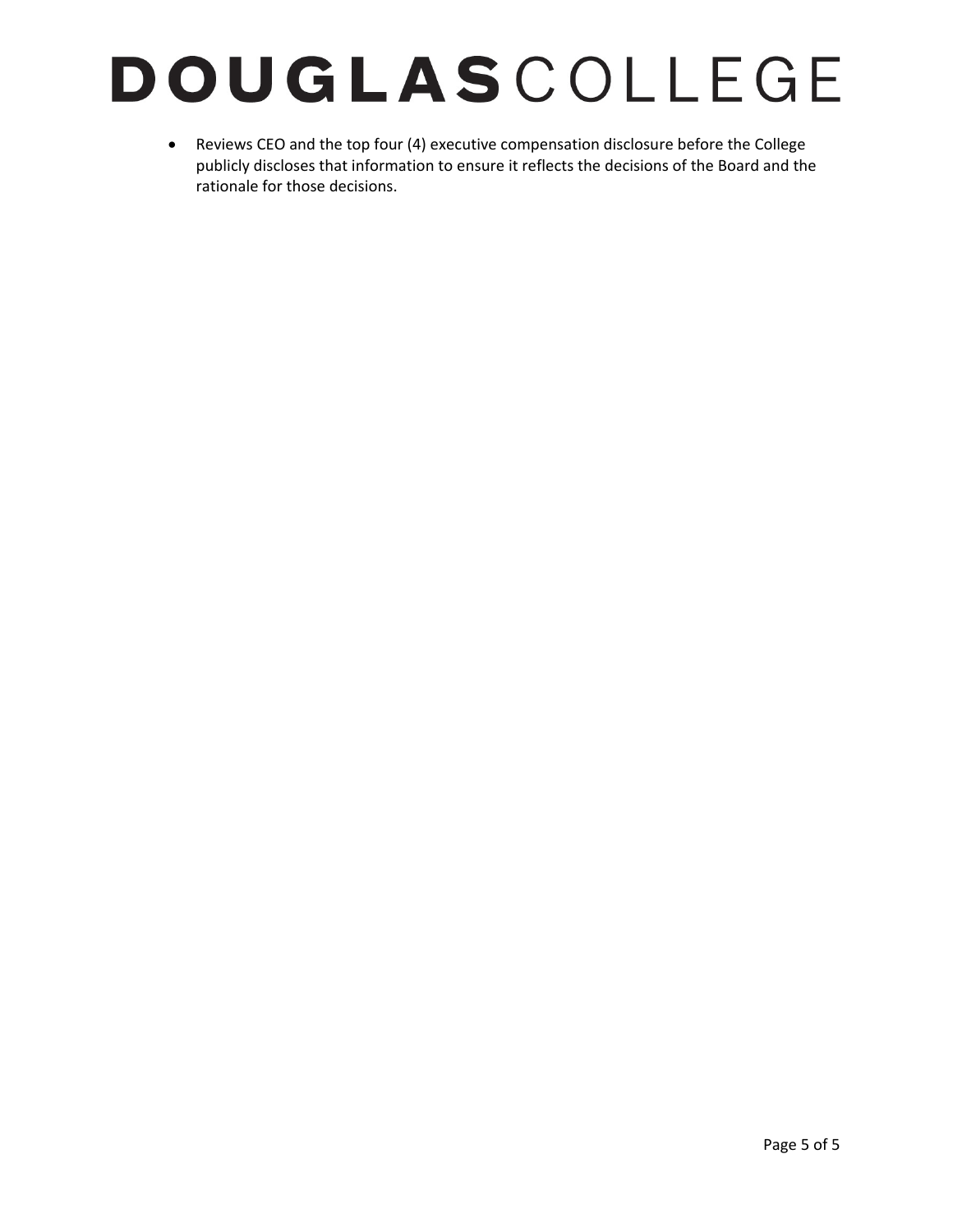### **Summary Compensation Table at 2021**

|                                                                                               |               |                                                                 |                 |                |                                                         |                                    | <b>Previous Two Years Totals</b><br><b>Total Compensation</b> |           |
|-----------------------------------------------------------------------------------------------|---------------|-----------------------------------------------------------------|-----------------|----------------|---------------------------------------------------------|------------------------------------|---------------------------------------------------------------|-----------|
| <b>Name and Position</b>                                                                      | <b>Salary</b> | Holdback/Bonus/<br><b>Incentive Plan</b><br><b>Compensation</b> | <b>Benefits</b> | <b>Pension</b> | <b>All Other</b><br>Compensation<br>(expanded<br>below) | 2020/2021<br>Total<br>Compensation | 2019/2020                                                     | 2018/2019 |
| Kathy Denton, President and Chief Executive Officer                                           | \$206,056     |                                                                 | \$16,020        | \$21,306       | \$6,955                                                 | \$250,337                          | \$236,854                                                     | \$230,142 |
| Thor Borgford, Vice President, Academic and Provost                                           | \$184,034     |                                                                 | \$8,765         | \$19,029       | \$82                                                    | \$211,910                          | \$220,459                                                     | \$193,513 |
| Keith Ellis, Associate Vice President, Institutional<br>Effectiveness                         | \$159,827     |                                                                 | \$15,425        | \$16,525       | \$82                                                    | \$191,859                          | \$184,268                                                     | \$189,602 |
| Guangwei Ouyang, Vice President, International<br><b>Education and Strategic Partnerships</b> | \$184,034     |                                                                 | \$8,387         | \$19,029       |                                                         | \$211,450                          | \$201,604                                                     | \$188,925 |
| Kayoko Takeuchi, Vice President, Administrative<br>Services and Chief Financial Officer       | \$184,032     |                                                                 | \$14,798        | \$19,028       | \$82                                                    | \$217,940                          | \$122, 174                                                    |           |
| David Taylor, Vice President, Public Affairs                                                  | \$176,141     |                                                                 | \$14,840        | \$18,213       | \$82                                                    | \$209,276                          | \$184,627                                                     |           |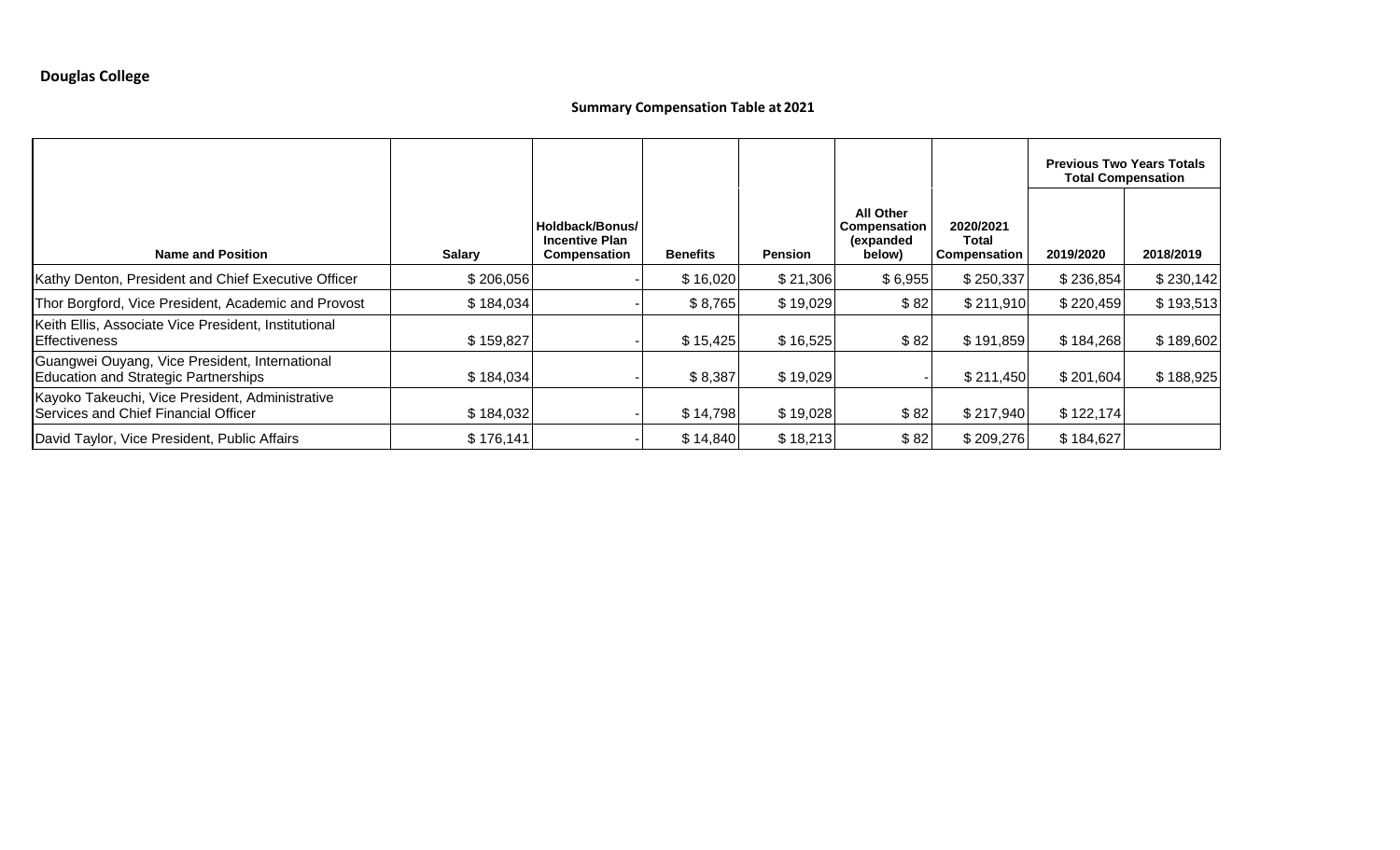### **Summary Other Compensation Table at 2021**

| <b>Name and Position</b>                                                                | <b>All Other</b><br><b>Compensation</b> | <b>Severance</b> | <b>Vacation</b><br><b>Payout</b> | <b>Paid Leave</b> | Vehicle /<br>Transportation<br><b>Allowance</b> | <b>Perquisites /</b><br>Other<br><b>Allowances</b> | Other |
|-----------------------------------------------------------------------------------------|-----------------------------------------|------------------|----------------------------------|-------------------|-------------------------------------------------|----------------------------------------------------|-------|
| Kathy Denton, President and Chief Executive Officer                                     | \$6,955                                 |                  | \$6,873                          |                   |                                                 |                                                    | \$82  |
| Thor Borgford, Vice President, Academic and Provost                                     | \$82                                    |                  |                                  |                   |                                                 |                                                    | \$82  |
| Keith Ellis, Associate Vice President, Institutional<br>Effectiveness                   | \$82                                    |                  |                                  |                   |                                                 |                                                    | \$82  |
| Guangwei Ouyang, Vice President, International<br>Education and Strategic Partnerships  |                                         |                  |                                  |                   |                                                 |                                                    |       |
| Kayoko Takeuchi, Vice President, Administrative Services<br>and Chief Financial Officer | \$82                                    |                  |                                  |                   |                                                 |                                                    | \$82  |
| David Taylor, Vice President, Public Affairs                                            | \$82                                    |                  |                                  |                   |                                                 |                                                    | \$82  |